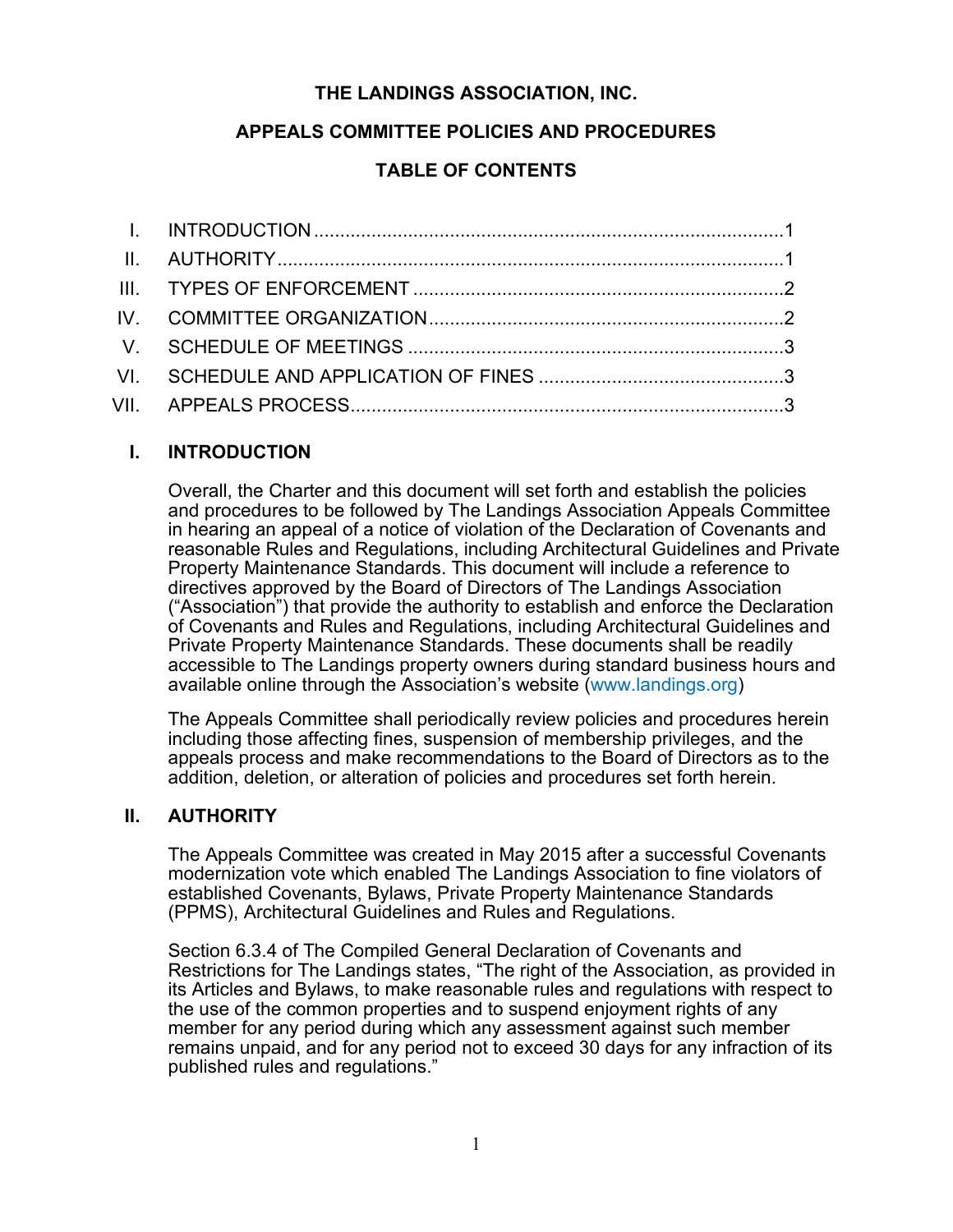Section 11.3.1 of The Compiled General Declaration of Covenants and Restrictions for The Landings states, "The Association has the authority to develop reasonable Rules and Regulations, including Architectural Guidelines and Private Property Maintenance Standards (PPMS), and to enforce such Rules and Regulations, the Declaration, and Bylaws, as provided herein. The Rules and Regulations shall apply to all owners, occupants, visitors, guests, and tenants. These powers, however, shall not limit any other legal means of enforcement by either the Association or, in an appropriate case, by an aggrieved Owner."

### **III. TYPES OF ENFORCEMENT**

The Appeals Committee will review the enforcement actions taken for violations of non-compliance. In accordance with Section 11.3.2 of the Declaration of Covenants, in the event of a violation of the Declaration, Bylaws, Rules and Regulations, the Association, through its Board of Directors, shall have the power to take any or all of the following actions separately or simultaneously:

- a. Suspend all rights to use the Common Property;
- b. Suspend the voting rights of violating Owner;
- c. Impose reasonable fines, which shall constitute a lien on the violating Owner's Lot;
- d. Bring an action for damages, permanent injunction, temporary injunction, and/or specific performance to compel the Violator to cease and/or correct the violations; and
- e. Record in the Chatham County land records a notice of violation identifying any uncured violation of the Legal Documents regarding a Lot.

#### **IV. COMMITTEE ORGANIZATION**

The Appeals Committee is comprised of five Landings residents in good standing appointed by the Board of Directors. Current Board members may not serve on the Appeals Committee. The Board of Directors shall appoint the Chairperson of the Committee and such other positions as the Board deems necessary at its sole discretion. Appeals Committee members serve at the pleasure of the Board of Directors and may be removed by the Board.

After the initial 2016 appointment terms, all members will serve two-year terms, and committee members may request for re-appointment at the conclusion of their respective term on the committee.

A quorum of the Appeals Committee will consist of three members and is necessary to conduct a hearing. A majority of those present is needed to pass a motion. If for any reason a quorum cannot be established, the appeal will be rescheduled and considered at the next regularly scheduled meeting.

The Appeals Committee's scope shall be limited and shall extend only to determining:

- 1) If a violation of the Covenants, Rules and Regulations, Architectural Guidelines or Private Property Maintenance Standards has occurred
- 2) If extenuating circumstances exist which would warrant consideration to rescind or modify the recommended fine or penalty. For purposes of the Appeals Committee proceedings, extenuating circumstances shall not include issues regarding the appellant's financial position or ability to pay imposed fines.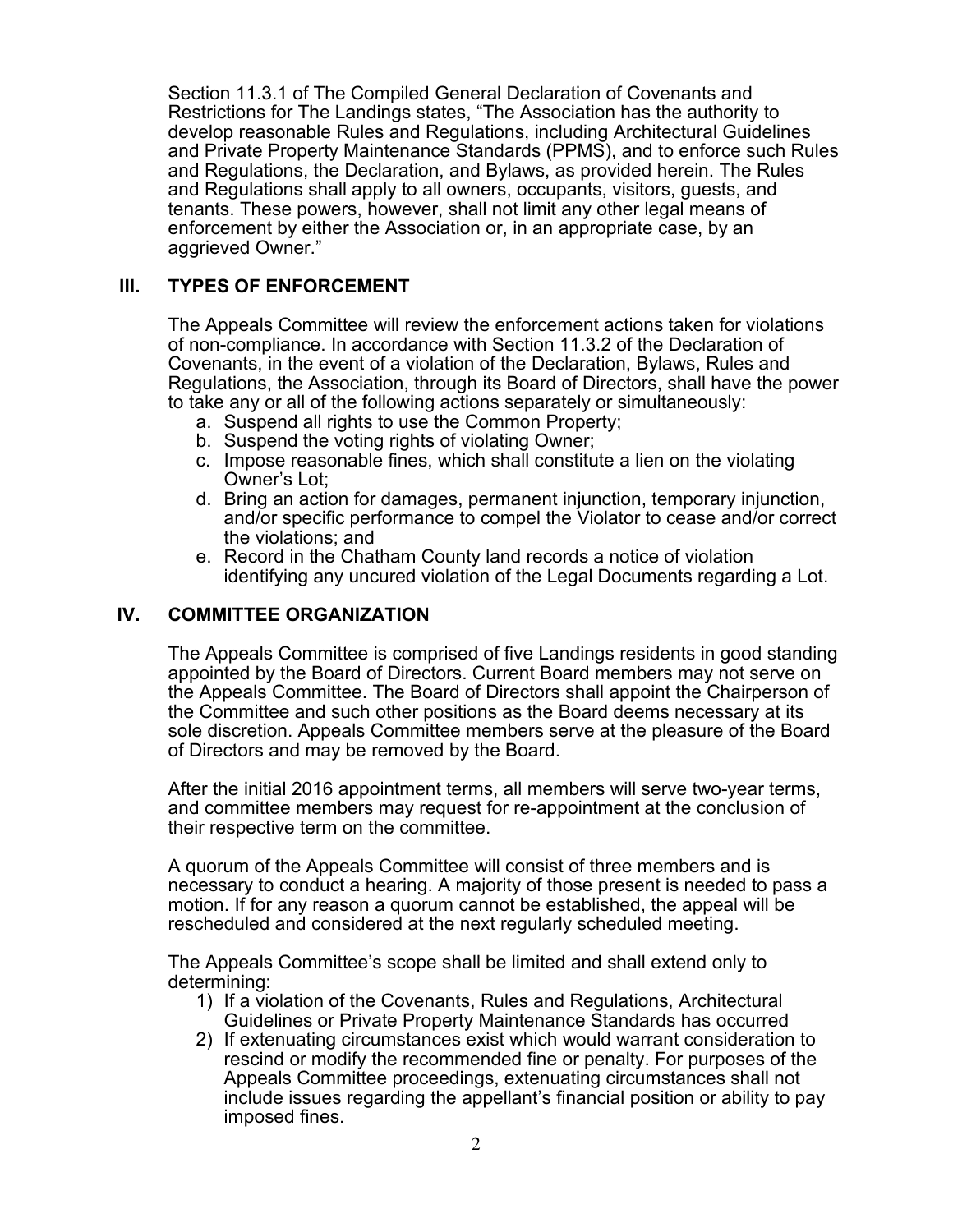3) If the application of the Covenants, Rules and Regulations, Architectural Guidelines, or Private Property Maintenance Standards was administered fairly and impartially.

#### **V. SCHEDULE OF MEETINGS**

Meetings of the Appeals Committee are to be scheduled during the first two weeks of each month, as determined by requests for appeals. The property owner shall not wait longer than 60 days from the date of their written request for an appeal to be heard.

Appeals hearings are closed but may include the property owner, neighbors of the property owner, complainant, witnesses, Community Development Inspector, and other Association staff members.

### **VI. SCHEDULE AND APPLICATION OF FINES**

Fines collected will be applied as revenue to The Landing Association's operating budget. TLA's Finance Department will maintain a record of fines outstanding for each property owner as an Accounts Receivable item. The schedule of fines is as follows:

| <b>Description</b>                                                    | Cost          | <b>Duration</b>    |  |  |
|-----------------------------------------------------------------------|---------------|--------------------|--|--|
| <b>Rules &amp; Regulations or Architectural Guidelines Violations</b> |               |                    |  |  |
| - 1st Offense                                                         | Notification* | per 1st occurrence |  |  |
| - 2nd Offense                                                         | \$15          | per 2nd occurrence |  |  |
| 3rd Offense                                                           | \$30          | per 3rd occurrence |  |  |
| <b>Continuing or Repeated Violations</b>                              | Up to \$250   | per occurrence     |  |  |
| <b>Short-Term Rental Violations</b>                                   |               |                    |  |  |
| 1st Offense                                                           | \$250         | per day            |  |  |
| - 2nd or Subsequent Offense                                           | \$1000        | per day            |  |  |
| <b>PPMS Violations</b>                                                | \$25          | per day            |  |  |

\* Notification is complete upon one or more of the following: placed on vehicle or trailer, placed in TLA mail tube, sent to the email address on file with TLA, verbally given, hand-delivered, or deposited in U.S. Mail.

In accordance with the Covenants, rentals by or through The Landings Club or The Landings Company are not prohibited by Covenant 4.7(k) which prohibits renting for non-residential, timeshare, fractional ownership or hotel purposes or renting less than the entire dwelling.

#### **VII. APPEALS PROCESS**

#### **1) Private Property Maintenance Standards (PPMS) Violations**

An owner in violation of any provision of the PPMS shall receive a written letter of notification sent via First-Class Mail as provided by Section 11.2 of the Covenants. The letter will be sent by TLA staff and will inform the owner of the violation(s) of the Private Property Maintenance Standards on the owner's property. The owner will have 10 days from the postmark date of the notification to contact staff to discuss and submit a reasonable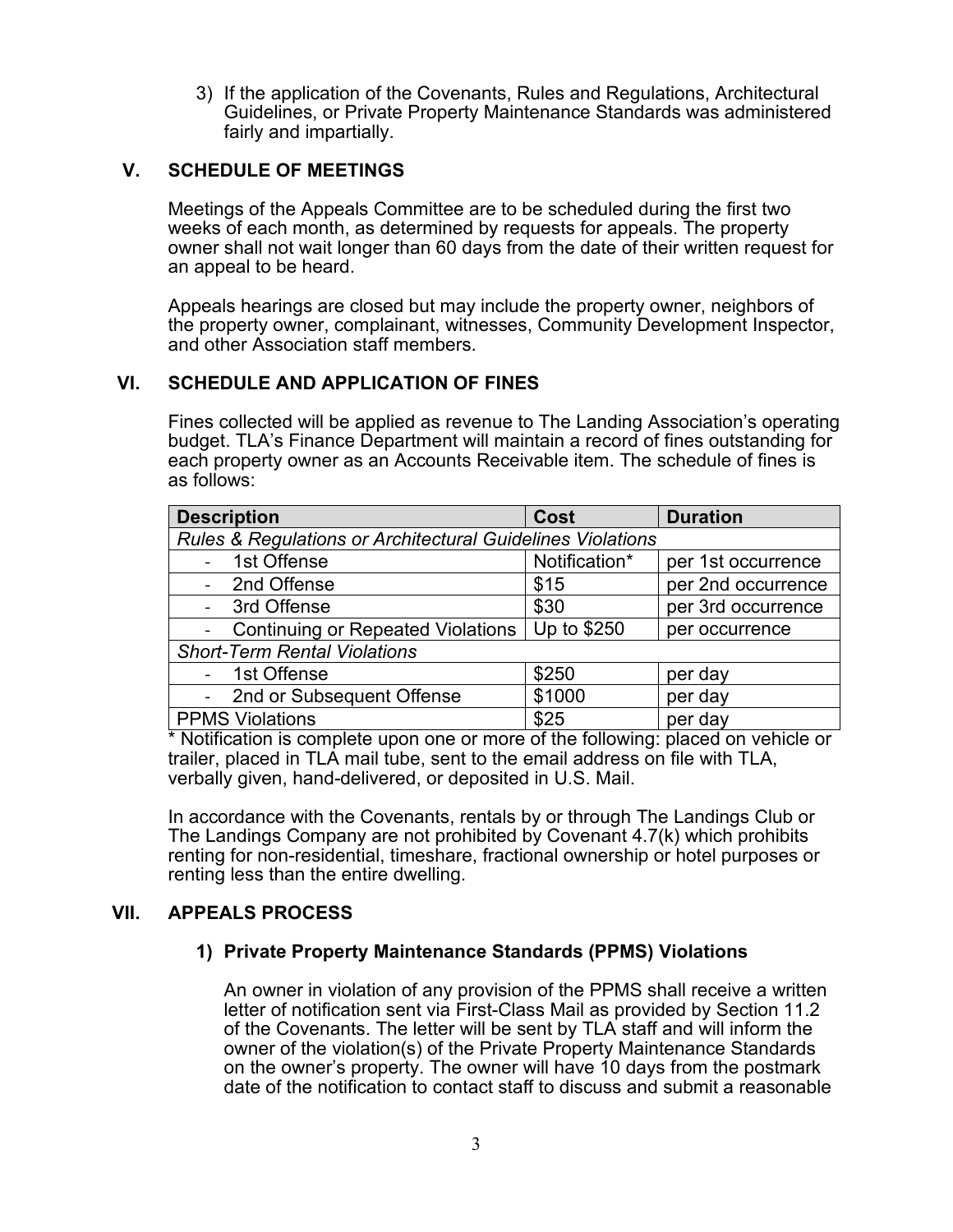correction plan, correct the violation(s), or file a written appeal to contest the violation(s).

If the owner fails to accomplish one of these actions within 10 days, a second letter shall be sent via First-Class Mail as provided by Section 11.2 of the Covenants and may in addition be sent via Certified Mail or hand delivery. Such notice also shall be deemed given upon mailing or, if by hand delivery, upon receipt. The owner then will have an additional 10 days from the postmark date of the letter to contact staff to discuss and submit a reasonable correction plan, correct the violation(s), or file a written appeal to contest the violation(s). The second notice further explains that a daily fine of \$25 will commence at the end of the 10 days until the violation(s) have been corrected.

If the owner fails to accomplish one of these actions within the additional 10-day period, a third and final letter will be sent via First-Class Mail as provided by Section 11.2 of the Covenants and may in addition be sent via Certified Mail or hand delivery. Such notice also shall be deemed given upon mailing or, if by hand delivery, upon receipt. This letter officially will inform the owner that the fining process has begun. The owner must file a written appeal no later than 10 days from the postmark date of the third letter. Appeal requests received after this date will be conclusively deemed to be untimely filed and will not be considered by the Committee. Appeal requests may be submitted online (www.landings.org/appealsrequest) or sent to The Landings Association Administration Office (600 Landings Way South, Savannah GA 31411).

#### **2) Other Violations**

An owner in violation of the Covenants and reasonable Rules and Regulations (other than a violation of the Private Property Maintenance Standards) will receive a notice stating the nature of the violation(s). The notice shall be in compliance with the established fine schedule and is considered complete upon one or more of the following delivery methods: placed on the vehicle or trailer in violation, placed in TLA mail tube, sent to the email address on file with TLA, verbally given, hand-delivered, or deposited in U.S. Mail. Owners, occupants, visitors, guests, and tenants receiving the notice shall have 10 days to pay the fine(s) or file a written appeal to contest the violation(s) and resulting fine(s).

If the fine(s) is/are not paid, or a written appeal request is not received by the Association within 10 days of receipt of notice, the fine(s) will be considered unpaid debt and shall be processed in accordance with the Association's collection policies, up to and including reasonable late fees, interest charges, and attorneys' fees.

The decision of the Appeals Committee regarding the Covenants and reasonable Rules and Regulations shall be final except that the property owner may opt to appeal to the Landings Association Board of Directors as outlined in Article VII 4.